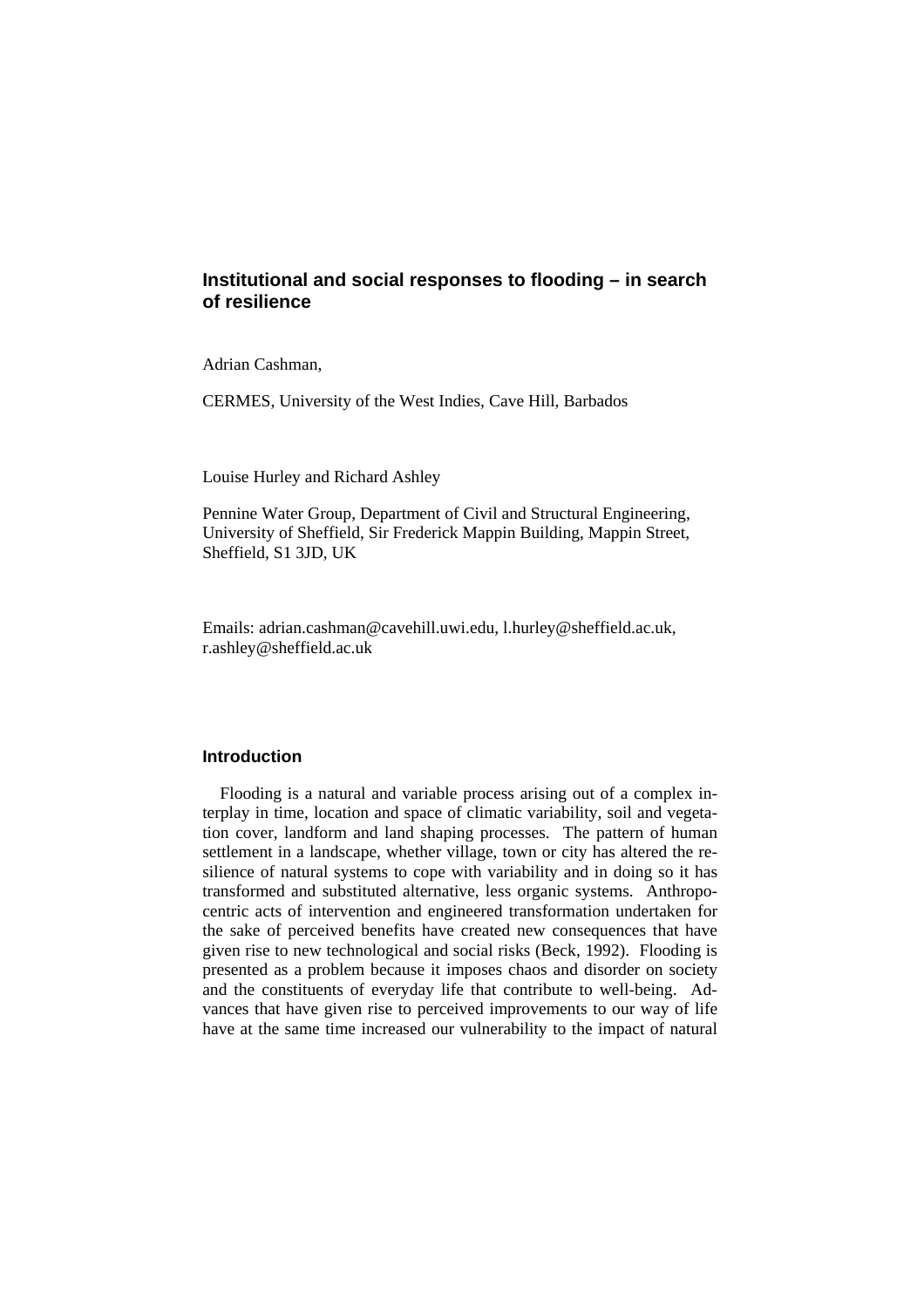systems. Development and spread of the urban landscape has given rise to new causes of flooding that magnify the adverse societal impacts. The belief in technological solutions as the way to manage and tame an unruly nature can be traced back to the Victorian era and the rise of municipalisation (Hunt, 2004) in which social welfare was to be guaranteed by engineering works. The flood management has until recently emphasised investment and trust in constructed solutions that rely on structural robustness.

This attitude has been changing, brought about by a number of factors including the apparent failure of hard engineering to prevent or at least contain catastrophic flooding events. At the same time there has been a shift in public attitudes towards flood risks, no longer are they seen as acts of providence for which government has only a minor responsibility. More and more flooding is seen as the responsibility of government to do something about. More and more communities that are at risk are demanding that they be protected. Meeting such expectations and demands while in theory would be technically feasible is in practice impossible given the financial resources that would be required. As a result other approaches are being actively explored that accepts and lives with floods (Defra, 2005) and seeks to place an emphasis on building resilience amongst stakeholders as a coping strategy.

The concept of resilience in an ecological context was defined by Hollings (1973) as the amount of disturbance an ecosystem could withstand without changing self-organized processes and structures. Communities, their organisation, their institutions and their water form part of the ecosystem in which we live and it is rational to examine flooding in this context; particularly as we aim towards more sustainable development. Resilience, like sustainability is a broad concept, open to a range of interpretations (Gunderson, 2000) but provides an apposite metaphor for examining the web of interrelationships between the natural, social, technical and political spheres which we inhabit.

This paper is based on observations of institutional and social responses to a series of flooding events that have taken place within the City of Bradford Metropolitan District Council's (CBMDC) area of jurisdiction in West Yorkshire in the north of England. In the following section of the paper the background to the series of flooding events that occurred is given along with the institutional responses to those events. In order to try to understand the particular form of the institutional responses, which included a community based initiative, a series of semi-structured, openended interviews were carried out with those personally involved. The results of the interviews are reported on. In the discussion section the outcomes of the interviews are examined in order to draw out the lessons that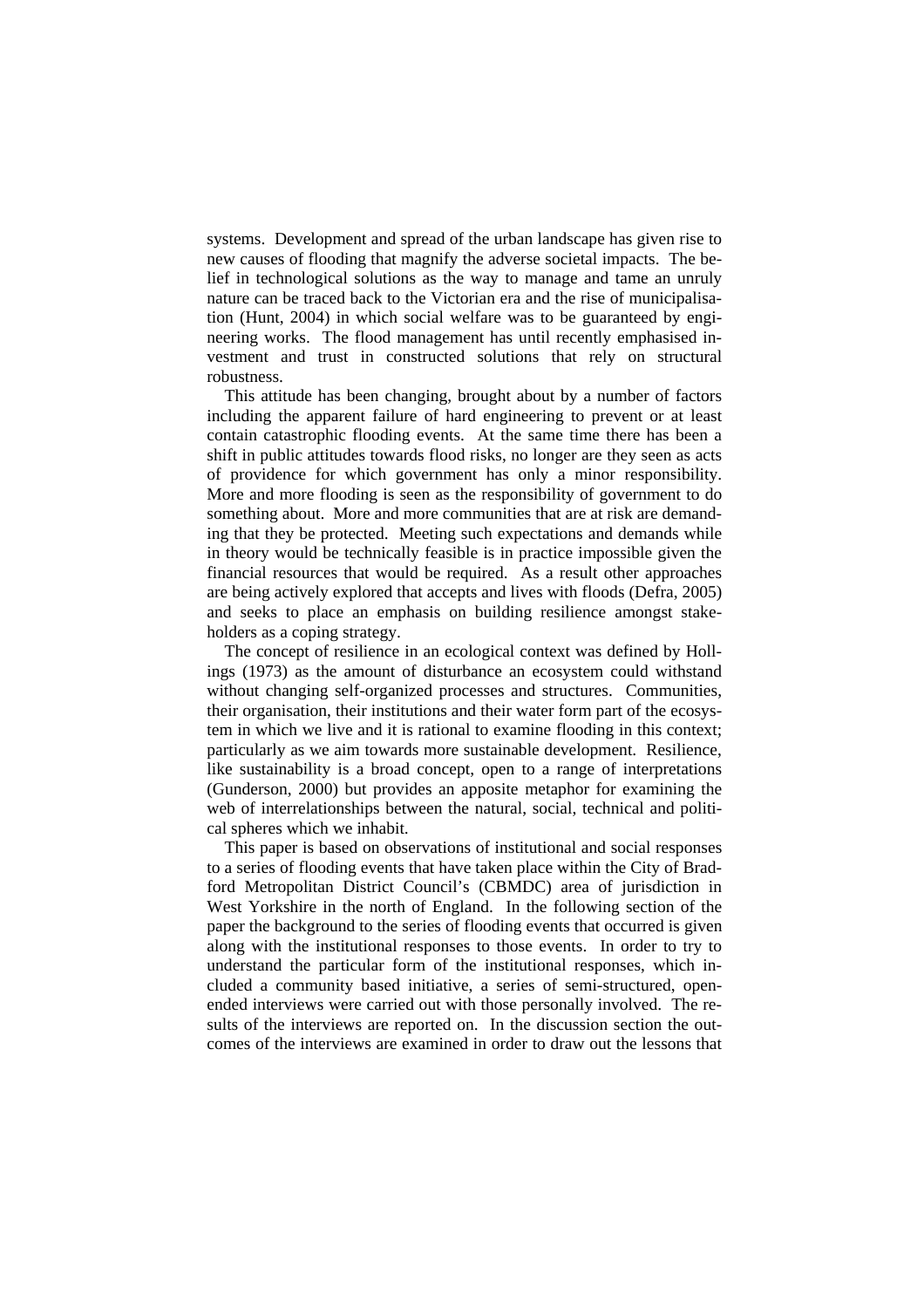might be learnt from the effectiveness of the institutional and social initiatives that were adopted. Arising out of the interviews two key crosscutting issues were found to predominate. These were: the ephemeral nature community engagement as a societal response and; the problematic relationship between central and local government and democratic governance. Whilst certain tentative conclusions may be drawn caution needs to be exercised against an over-enthusiastic view that societal processes alone can lead to better flood risk management, if this obscures the role of natural processes.

# **Flooding in Bradford**

Two major rivers flow through the Bradford area, the Rivers Aire and Wharfe. Given the district's industrial heritage watercourses have traditionally been utilised as a source of power for factories. As a result settlement associated with the industries have grown up along and around the rivers. Flood Risk maps show some 3,476 properties as potentially at risk from flooding within the boundaries of CBMDC. Over time flooding has been experienced in one form or another all over the district. In 2000 widespread flooding occurred throughout Britain and affected the CBMDC area. These were the worst floods in Yorkshire for over 50 years, some 350 properties were flooded and over 400 people were affected, the second largest area in the country outside of York. In 2003 over a four week period between July and August, localised storms over the CBMDC area caused flooding to land and property on three separate occasions. And again in 2004 widespread flooding resulting from heavy rainfalls and saturated ground conditions caused more flooding. Over 100 years of development within the area has disrupted the natural drainage system, blocking and removing drainage channels in ignorance or disregard of their contribution to the drainage of the area, and the flows that they were required to carry. In common with many urban areas, impermeable areas have increased due to the paving of gardens and infill developments.

Between 1999 and 2004 in excess of 600 complaints of cellar flooding were received by Environmental Health section of the Council. The intensity of the climatic events, the run-off that backed up in urban areas and the overflowing of river banks together with the seemingly regular recurrence of flooding combined to give the impression that something was going on and needed to be responded to.

The scale of the potential problem, the risks and the costs anticipated to impact on Bradford are shown in Table 1 (Bradford, 2005).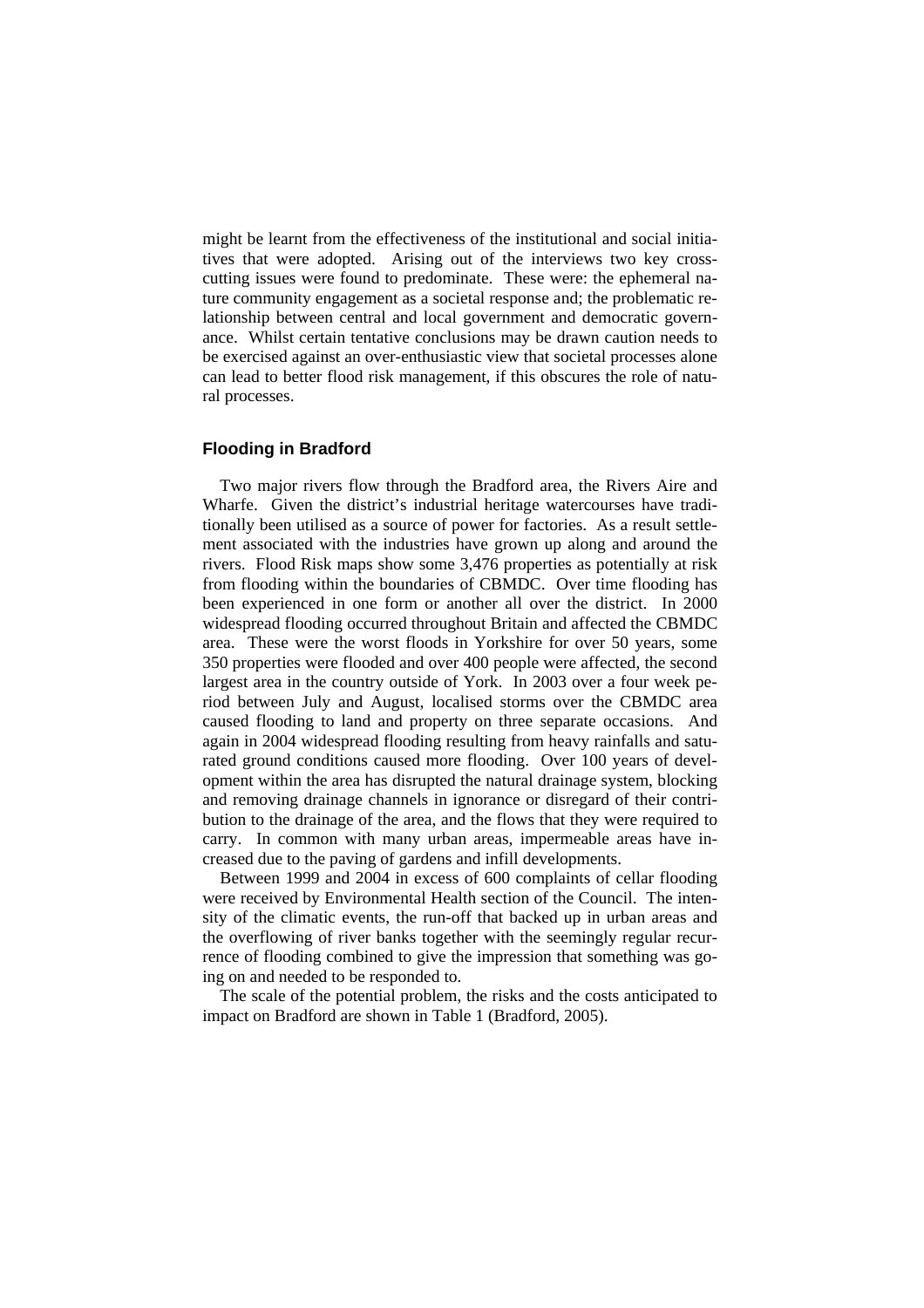| Main rivers and broader catchment<br>causes |                  | Intra-urban watercourses, local flood-<br>ing and sewerage (once in 10 years) |                  |
|---------------------------------------------|------------------|-------------------------------------------------------------------------------|------------------|
| No of people at<br>risk                     | Annualised costs | No of people at<br>risk                                                       | Annualised costs |
| 13,500                                      | £7.6 million     | 2.000                                                                         | $£2.1$ million   |

**Table 1: Estimated current risks from flooding in Bradford area** 

#### **Institutional Response**

Over time the State has over time taken on responsibility for the management and mitigation of flood risk. This has given rise to a complex set of governance arrangements dispersed across multiple layers of the State and beyond. A number of recent reports have sought to try to set out and define the roles, responsibilities and interactions of the various groups (Defra, 2004; Bradford, 2005; HMSO, 2006: UKWIR, 2006). This is a difficult task since the roles of the various bodies concerned with water management are continually under review a full outline will not be attempted here.

From a policy perspective, central and increasingly regional, government set the overall context for water management and provide regional policy guidelines. At a local level the Local Authorities have a range of duties and responsibilities covering planning and development control, local drainage, watercourses and flood protection as well as civil contingency duties during emergencies. The Environment Agency plays a major role in the realisation of policy as well as a provider of flood risk management services, operating both at a national and a regional level. Beyond the State, water companies have a statutory duty to provide drainage and public sewers and are generally perceived to have an important role to play. However, it is the Local Authorities that when flooding occurs take a lead role in managing the immediate consequences. As a result they are credited by the public with a range of powers and responsibilities that in actual fact they cannot hope to exercise. Under these sorts of circumstances and events people turn to their local political representatives and demand action.

As a direct result of the series of flooding events between 2000 and 2003 and the associated political and public pressure the City of Bradford embarked upon a on a number of initiatives the general aim of which were to better understand and manage flooding and flood risk. These initiatives have included an independent inquiry into water management in Bradford (Bradford, 2005) and following the recommendations of the enquiry the establishment of a water management liaison and advisory group, the de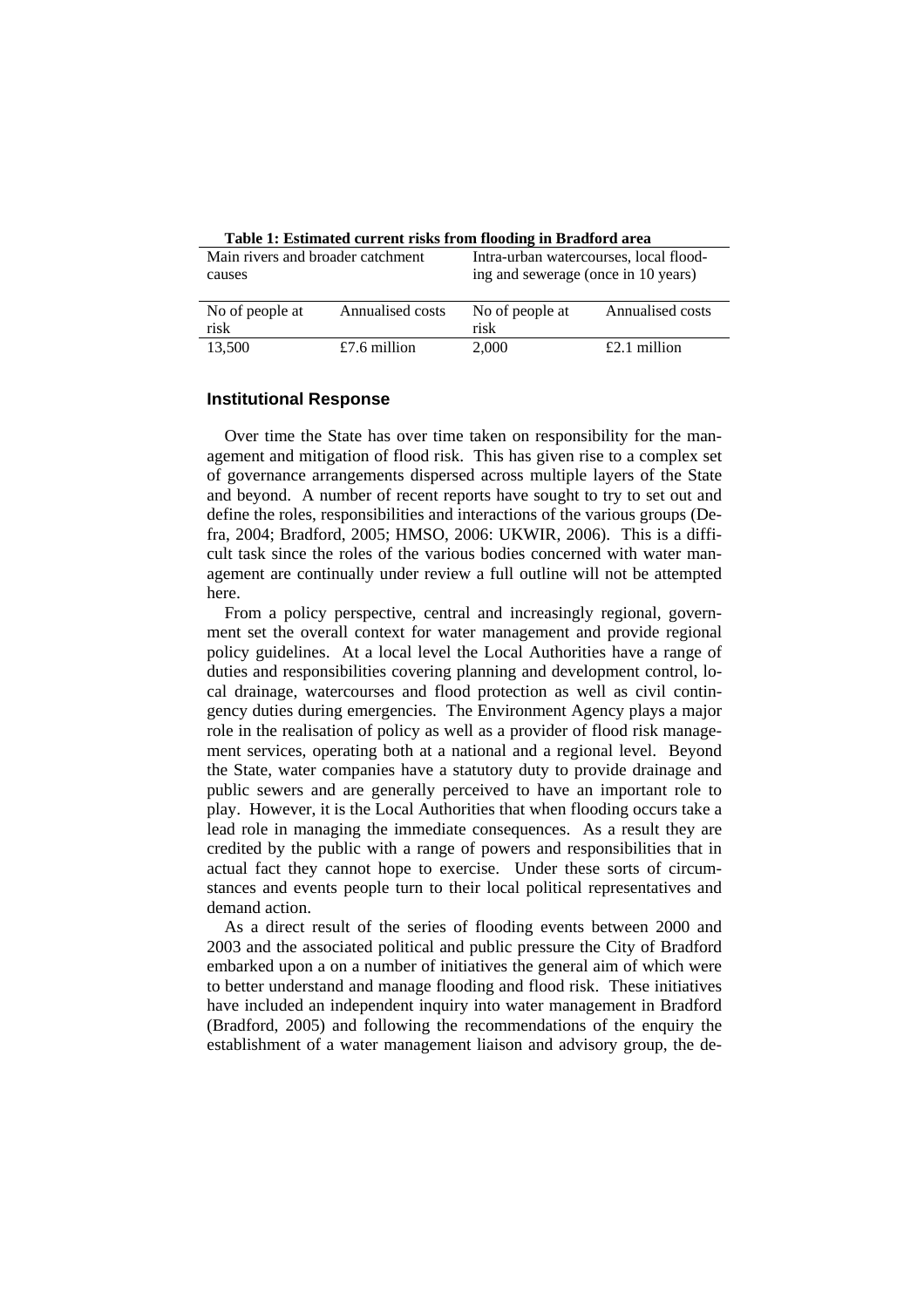velopment of community initiatives known as Flood Local Action Plans (FLAPs), revisiting development policies, investment in research and knowledge through collaboration with academic institutions. As a result of the confidence engendered by the local initiatives and as part of its efforts to improve their performance the CBMDC subsequently became involved in European Commission funded research and development projects in the North Sea Region (Interreg, 2006).

From being a victim of flooding Bradford has increasingly been seen as a champion of good flood risk management practice. The question that therefore arises is what is it that CBMDC has done to attract such favourable commentary. We focus on the two main initiatives, firstly giving a brief overview of what each of the initiatives entailed. Secondly we consider the perceptions of two initiatives based on the experiences of a number of stakeholders

### **Water Management Inquiry**

Following the flooding in August 2003 and as result of meetings with the public Local Councillors suggested the running of an independent public inquiry into flooding and its causes. This was accepted and an inquiry into water management was set up under an independent chair from outside the Council. In March 2005 the Inquiry presented its findings to the public and the CBMDC undertook to implement the recommendations especially regarding the sharing of knowledge and information amongst a wide group of agencies.

Following the recommendations of the Inquiry and the positive impact it had on relationships between various agencies CBMDC established a Water Management Advisory Group. The objectives were to the effective integrated water management, ensuring good communications between organisations and common understandings and knowledge (Bradford, 2005a). Other partnerships have followed; the Yorkshire Water and Bradford Council Technical Team meetings, and the Local Authority Land Drainage Group. Asset management and maintenance procedures were overhauled and several regeneration and development plans and projects were revisited to bring to bear the lessons learnt (Bradford, 2006). These activities are intended to be of an on-going nature, in other words to become part of the institutional landscape.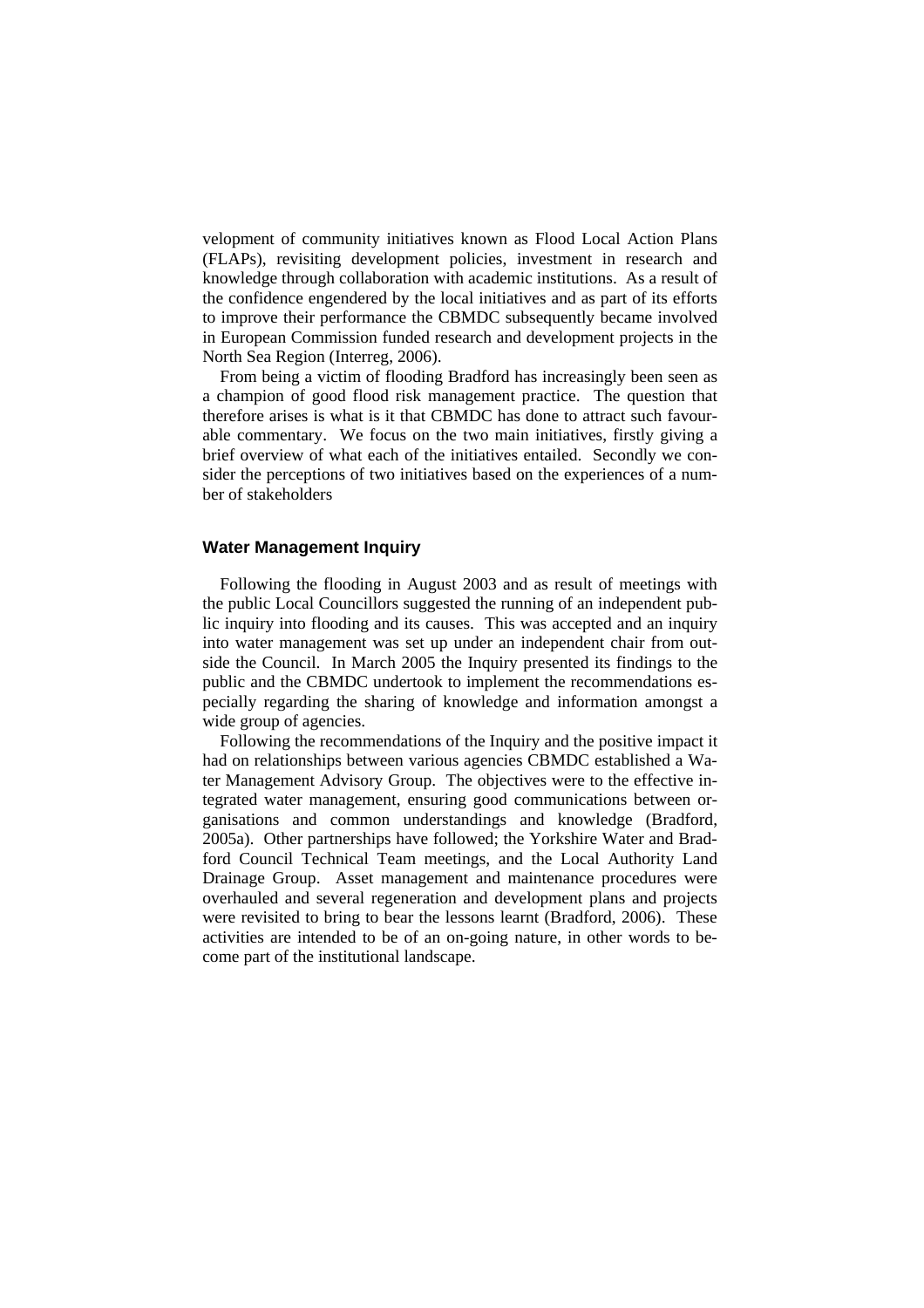# **Flood Local Action Plans**

At the same time as the water management inquiry was getting underway a complementary project was embarked upon. Responding to the concerns expressed by communities that they did not know what was being done about flooding and that no one consulted them the Flood Local Action Plan project was set up. The project although initiated by CBMDC was undertaken by a local community group (civil society organisation) at arms length from the council. The purpose of the initiative was to help local groups of people share their flooding issues and experiences, through sharing and dialogue understand the issues, decide upon their own course of action and if needed negotiate with the appropriate agencies. Since its initiation 11 FLAPS were produced. However, the project could only continue while funds were available to the CSO. Subsequently to the project ending the work has been incorporated after a manner into the work of the Neighbourhood Support Service through the Neighbourhood Forums.

## **Researching Perceptions**

As a result of the proactive stance taken towards the management of flooding and the way in which use has been made of opportunities CBMDC is nationally seen as being at the forefront of efforts to better manage floods locally. The work has been recognised as nationally representing best practice (ICE, 2006; NFF, 2006). Clearly then there are lessons to be learned from the approaches adopted by CBMDC.

The research has focused on how the two initiatives have been perceived by various stakeholders. This has been used as a form of sensemaking and to critically explore the premise that they have contributed to the building of local institutional and social resilience. In the institutional context local can be taken to mean localised to the CBMDC and the organisations with which it has sought to interact on flooding issues in its area of jurisdiction. In the social context it has a much more restricted community and geographical sense, referring in some cases to a single street.

The methodology adopted consisted of a review of available literature concerning floods in the Bradford district; conducting a series of interviews with various stakeholders who had been involved with flood management in various capacities; attending and observing public meetings and research project meetings related to flood management and; site visits to those areas that had been affected by flooding. A total of ten semistructured interviews were conducted with eleven stakeholders. The re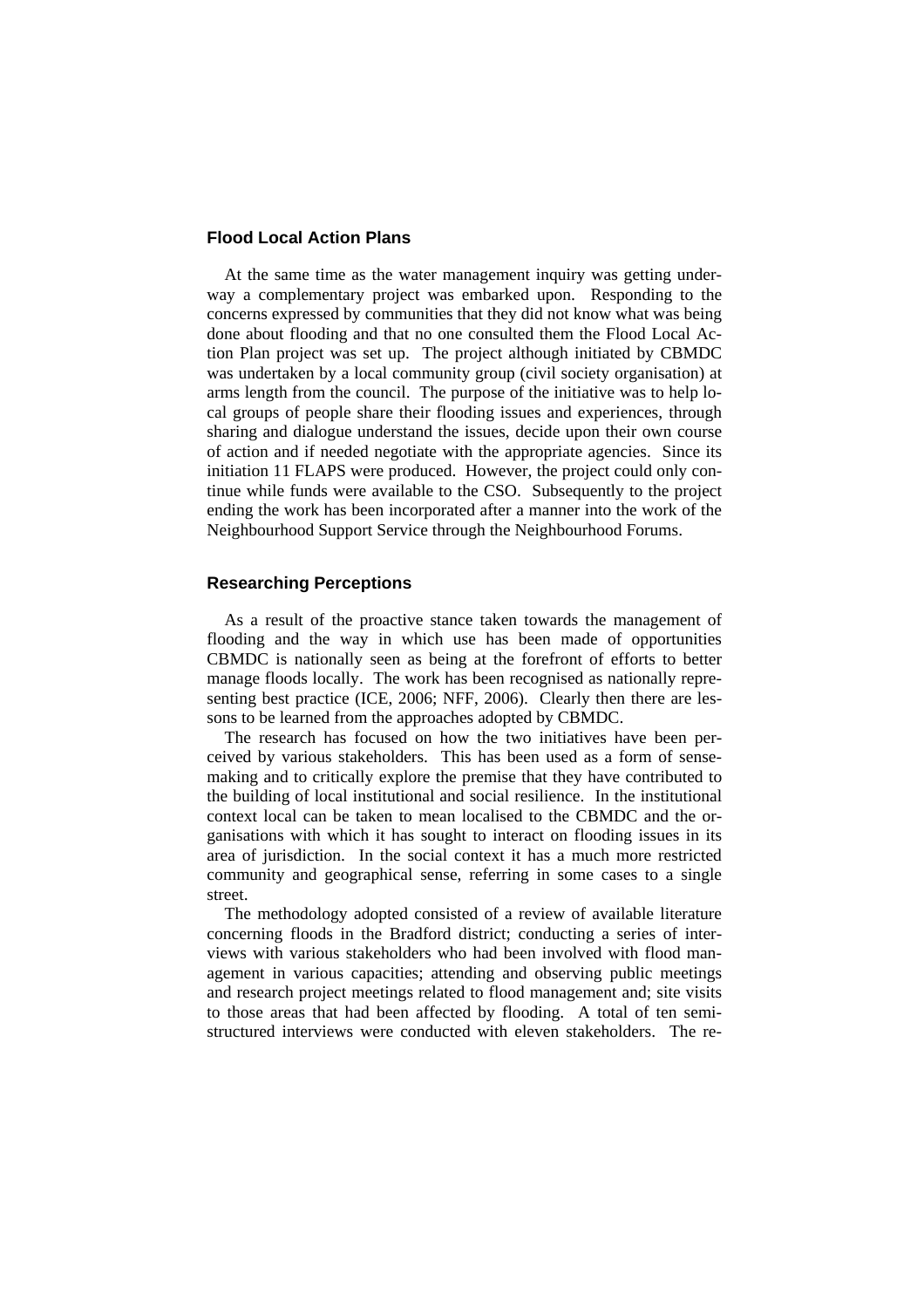search adopted a critical incidents approach, explored with the informants through a series of open-ended discussions. Focusing on personal experiences of particular flood events allowed informants to reflect on those experiences, place them within contexts of their own choosing and provided a platform from which they were able to through the discussions critically evaluate subsequent developments.

In the following sections we present some selected extracts from the interviews conducted concerning the inquiry and the FLAPS. These then form the basis of the discussion that follows.

## **Water Management**

Although the decision to set up the water management inquiry came as a direct result of the 2003 floods there had also been a history of events that when taken together laid the foundations for that decision. Prior to the 2003 event a start had been made on bringing flooding forward as an issue;

"One of the things we weren't doing was looking at issues some of the people had. One of those was flooding and it's very interesting that it's an environmental issue that's socially affecting people. We started looking at some of those areas of flooding…… going out to the neighbourhood forums that we have to sit at the back and to listen to what the issues were. From that we started to look at some of the issues around flooding and started to sit in on the emergency room we started to have meetings." Policy Officer.

Stakeholders identified a sense of bewilderment at the flooding that took place in 2000 and then the subsequent flooding in 2003, that despite the recovery and community initiatives recurring flooding events were still causing havoc. The essence of this is captured in the flowing quotation:

"When the whole thing started, my ward is now having floods twice a winter within ten years. Things are happening, nobody really understands why, on a much more accelerated basis. Why? Is it just climate change? Is it that farmers are farming differently? Is it that the driveways and surfaces are not porous? That is the basis of our concern. The other thing that really triggered things were the 2003 floods in Keighley where we had no idea what was causing them. We had different opposition parties at each other's throats, blaming each other for previous mistakes. We had Yorkshire Water blaming Bradford Council and the EA was sitting there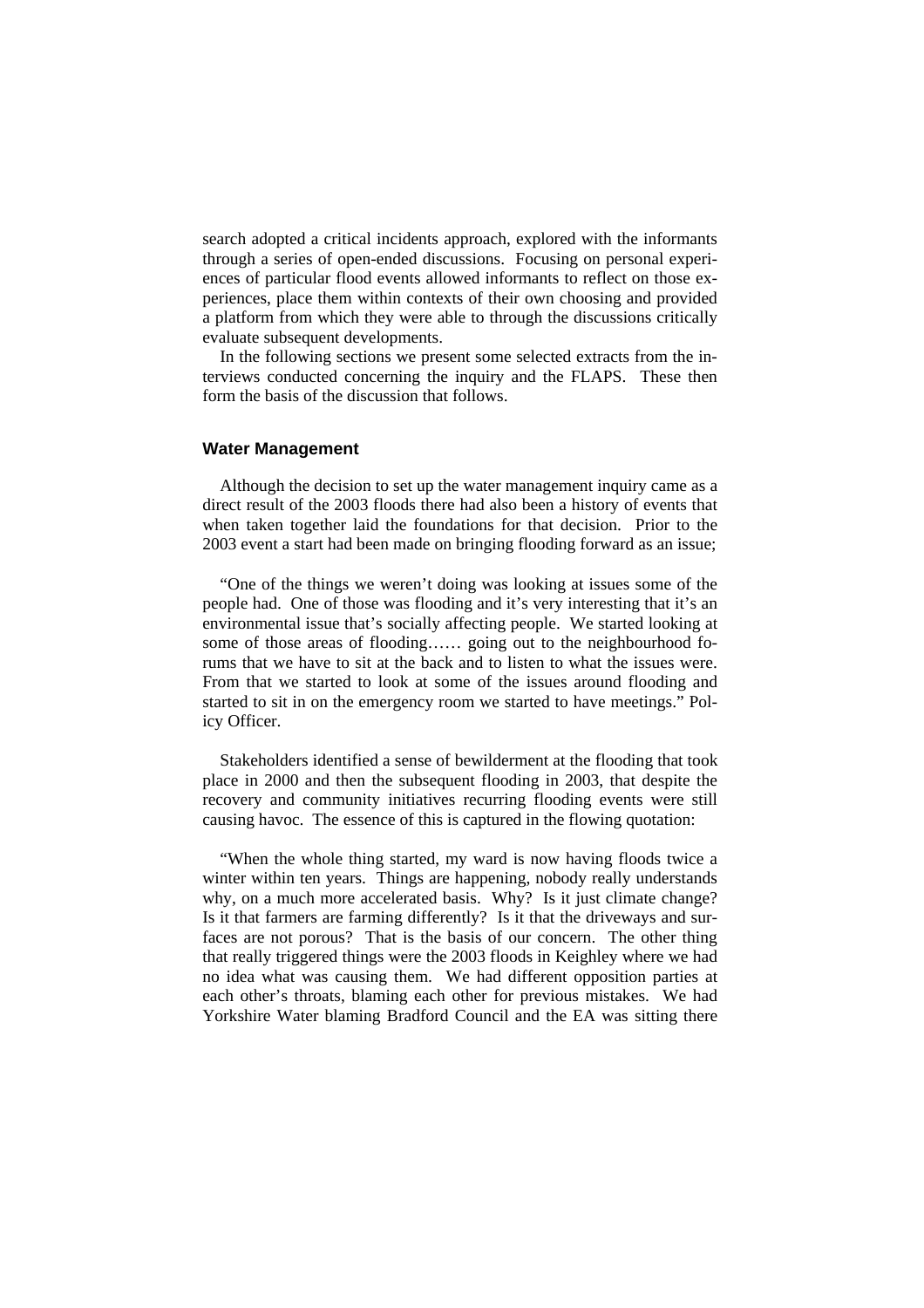saying, 'nothing to do with us because this was in the road'." CBMDC Councillor.

The prevailing institutional response, summed up below, only served to exacerbate an already bad situation.

"We were going into risk management but it was about masking risk. We know these issues are out there but actually if we just turn the other way we don't quite see them and actually they are the fault of someone else. Internally we just dealt with the issues when they arose. Externally as far as we were concerned it was other people's responsibility, it wasn't about partnership workings it was about responsibility. If the water was in the river it was the EA's. If it is coming over the top it was ours and if it got into the sewers it was YW and when it came back out again it was ours. That was very clear and everybody saw it like that." Policy Officer.

The floods of 2003 coming on top of previous events and an inability to make any material improvement in flood management changed all that.

"We need to do something quite different and quite dramatic. So we started to put together some ideas and one of those was an enquiry. An enquiry because it would publicly wash things out and allow things to be said that wouldn't otherwise. It would also allow things to move forward. But also we could do with somebody independent to chair it. We were supposed to form an internal water management group. The internal water management group was incredibly hard because we still cannot get agreement from certain directors." Senior Policy Officer.

The Water Management Inquiry has been seen as making a significant contribution to improving the way the management of water generally and flooding issues were addressed, through the process of the inquiry.

"There are better relationships due to more formalised structures complemented by personal contacts. Both are needed. There is more sharing of even confidential information because levels of trust have been built up, more openness and an understanding of what others can and cannot do." Drainage Manager.

"A realisation among each of the partners that attempts to share solutions and information will not be rebuffed or snubbed and that there are like-minded people within each organisation willing to help and promote open-door policies." Yorkshire Water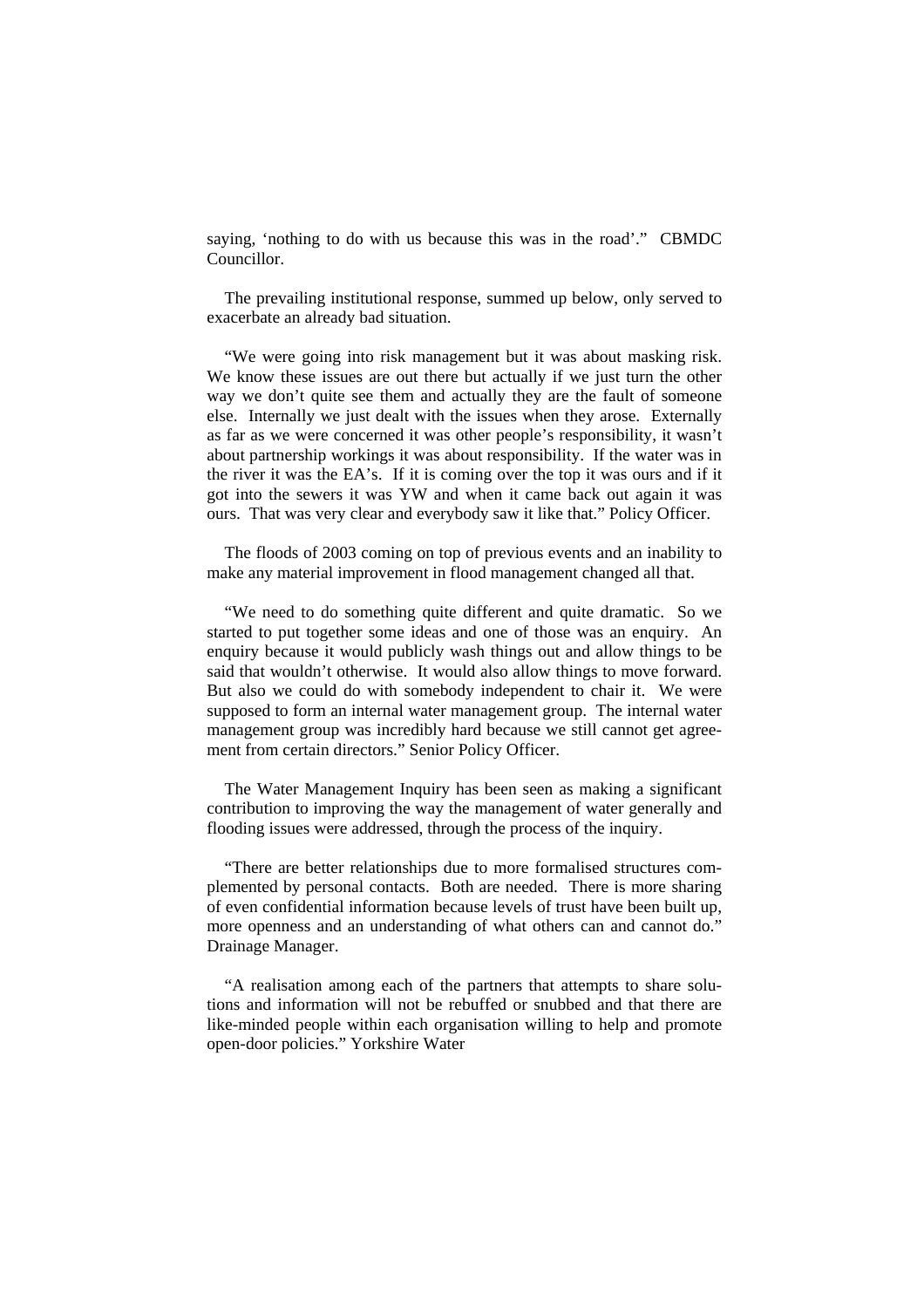"We have a district wide water management advisory group. So it means we are starting to work as a partnership. The biggest change was that we were able to work not from an engineering angle but from an overall management point of view. Now that is incredibly challenging for the EA and for YW although YW are slowly changing in the way they operate. The fact is that people have used it as a starting point. YW have come back and what they want is quarterly operational team meetings. That's really exciting, to have meetings between YW and CBMDC teams. It's about how parties are coming on board and how they are beginning to change, to share information and work in conjunction with each other." Senior Policy Officer.

There is also a change in attitude and mindset which in itself has had a positive impact.

"The culture in our organisation has changed because we have had a number of successes because we have started to attract funds." Councillor.

"Because things are beginning to work more smoothly it's boosting the Directors (in the Council) and it's stroking the politicians. It's getting a positive spin on Bradford. Change in culture is slow, it is tenuous but I would like to think that between us we have moved on and changed things." Senior Policy Officer.

These views were also echoed by other stakeholders involved in the inquiry and are representative of a sense that through the inquiry process there had been a building of social capital and the establishment of bridging ties between stakeholders.

# **Water Management Advisory Steering Group**

As has already been pointed out a direct outcome of the water management inquiry was the establishment of the Bradford Water Management Advisory Group, set up in June 2005. In June 2007 the group's terms of reference were slightly modified in two substantive respects (Bradford, 2007). In the first instance the objective of acting as an informal platform for consultation was added and secondly the chairing of the group was removed from the Director of Environmental Services. Initially the momentum built up under the inquiry was maintained and a number of cooperative working initiatives, referred to above were put in place. However,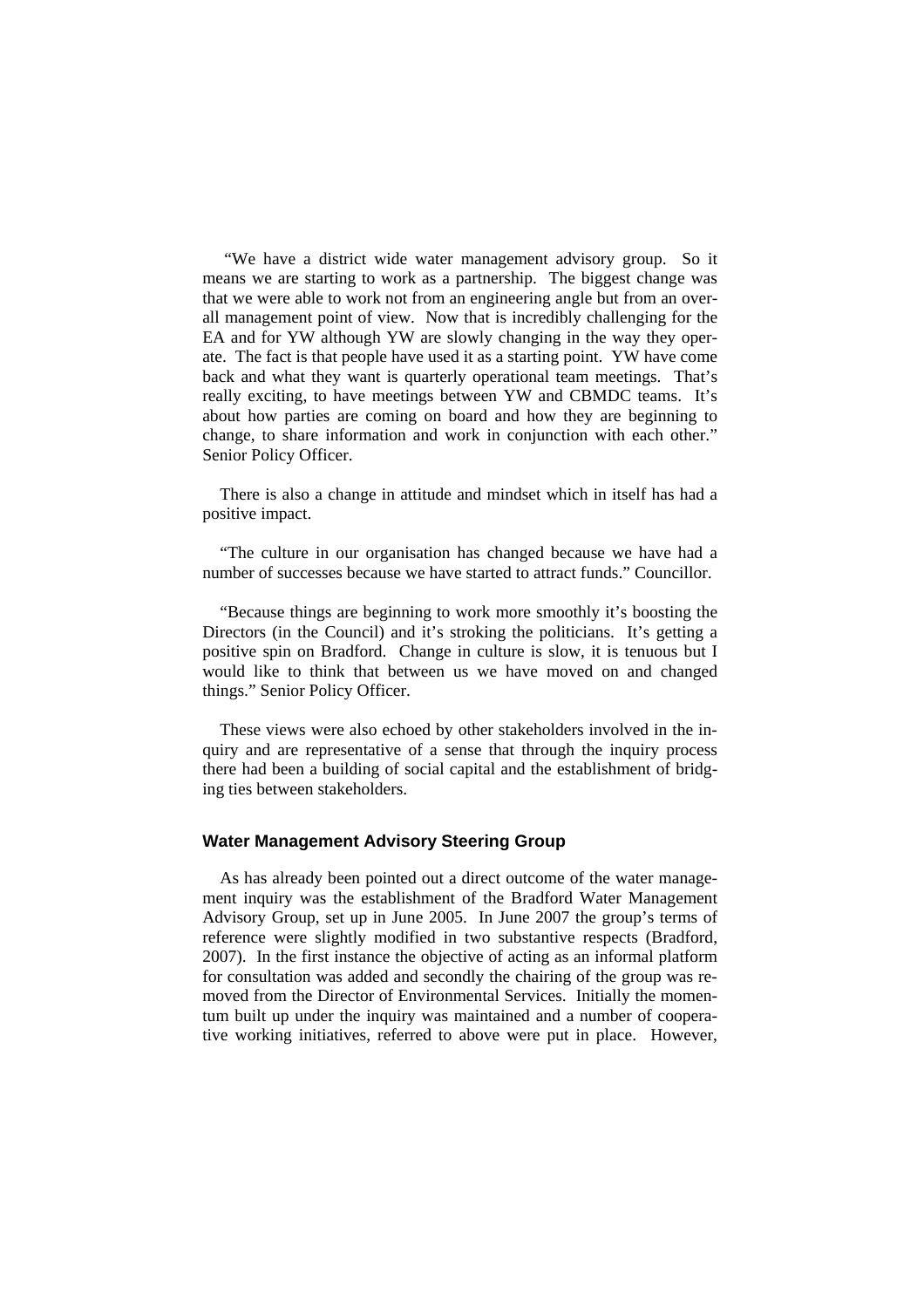without the sharp focus of a pressing need or issue there was always the risk that the momentum would be dissipated. This appears to have happened with reports that the Advisory Group has lost its way and degenerated into a talking shop. Managing the transition from a focus on specific projects to a mechanism for facilitating cooperation and coordination with other organisations and maintaining interest and salience is a challenging task.

#### **Floods Local Action Plans**

In 1997 Neighbourhood Forums were introduced as a mechanism through which local councils could engage with local people and communities across a range of policy and practical issues. Although there are reservations about their effectiveness and how representative they are the general consensus about them, certainly within CBMDC has been positive. It has also been noted Neighbourhood Forums have played a significant role as platforms following flooding events for meetings between communities, council officers and local councillors. In some cases this has led to the formation of local action groups (civil society organisations) that addressed specific flooding concerns in their areas. The extent to which such groups can be effective is highlighted by the following quote;

"The Stockbridge Neighbourhood Development Forum [formed following the 2000 floods] was active for about three years at the most. The Showfield group is different again. It's now part of the Bradford Vision and working on a different agenda. It is not a failure; it's achieved what it set out to do. The action plan that they came up with has been largely implemented. Because of the hard work post the flooding, the reputation and the contacts built up with other agencies (YW, Police, EA) implementation of the action plan was achieved. They had the credibility to pressurise other services to help them deliver. In other areas it has been more of a struggle because of the lack of a recognisable and coherent community to work with." Area Coordinator.

"Neighbourhood Forums particularly the ones Bradford set up were incredibly powerful in building understanding within the communities; understanding of what had happened and why people found themselves in this position. Forums were very helpful in providing social care, advice on how people could get help, in providing social care, advice on how people could get housing repaired. Then in the later stages the forums were able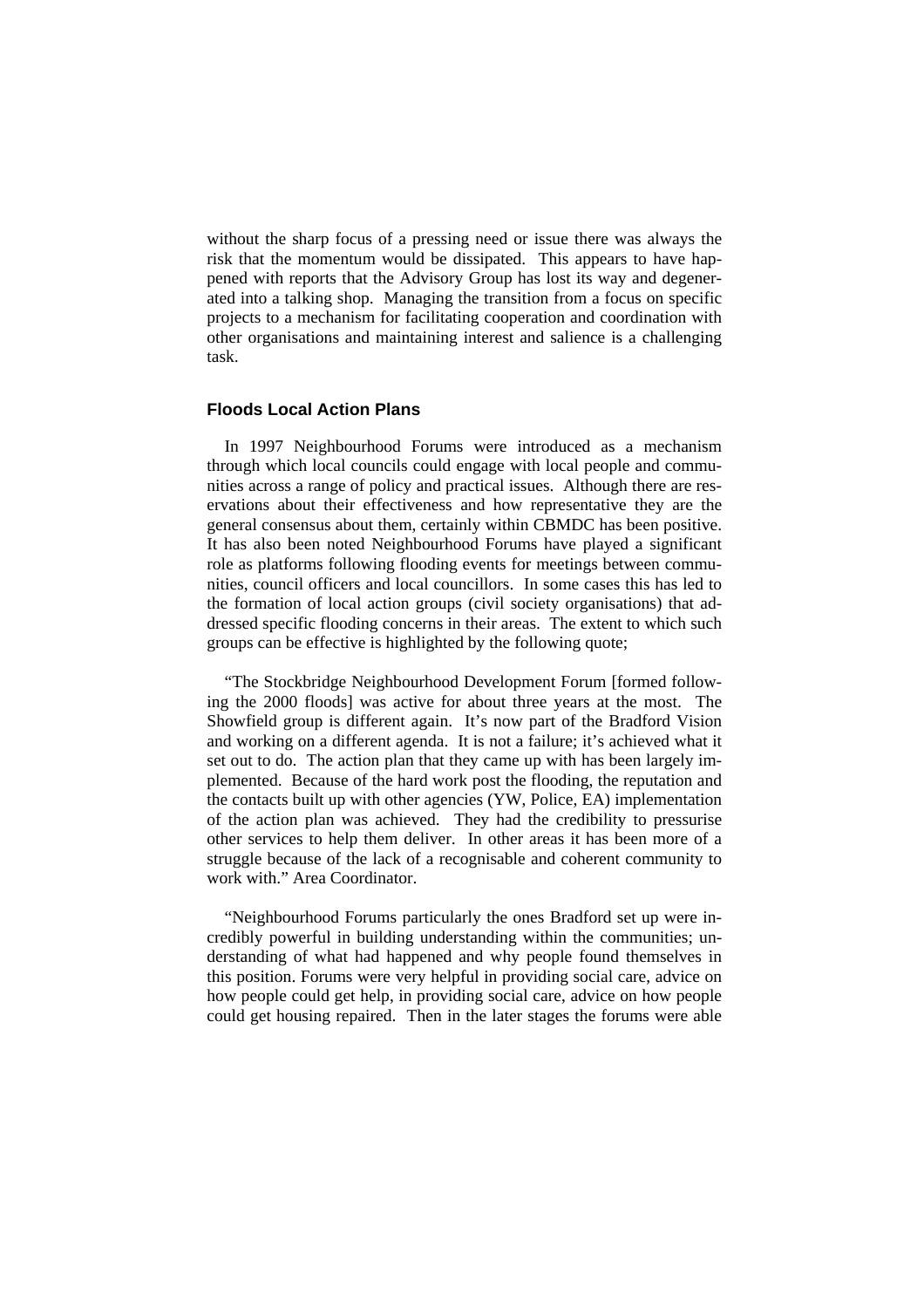to engage people in option choices, and then to prepare people for their implementation." Flood Defence Manager.

It was also a Neighbourhood Forum that was instrumental in the establishment of the water management inquiry. In this respect the role of local council officials and councillors is important.

"You need elected members who are seen as being able to effect change. Elected members are there to intervene and follow up. Council officers have a role to act as their contact and to have a role as their conduit to these other bodies...... Council officers are there to enable elected members to fulfil their role to the electorate." Social Services Officer.

Effective as they are in providing a platform for communities  $-$  or those who attend them, to interact and to identify issues they are not the best means of addressing flood related issues. The FLAPS initiative was set up following community concerns, as expressed through Neighbourhood Forums regarding flood defences, drains, sewers and other flood related matters that did not understand what was going on. Addressing this required a much more intensive approach where the intention was that the need and request for an intervention came from the community. The FLAPS programme was developed to work with communities to identify concerns and then to work with the appropriate agencies to investigate these. FLAPS were designed to let communities have thinking time to define and understand their flood related issues and to empower them to take action.

The FLAPS process is well illustrated by the following set of extracts from the person who was involved in the work.

"I have gone out and leafleted an area. I would even leaflet each individual person and invite them to a meeting. Those with something to say would turn up, those who aren't really bothered and they are the majority wouldn't bother to turn up. We would then go through the moan stage where they would blame everyone. You have got to let them go through that. We would then go through the questions, I would highlight some questions that they still needed answering and then down to what is most important to them. I type them up and give them back to the individual who then circulates them to make sure I've interpreted what they have said correctly. I would only deal with one person. The FLAPS that I have set up I have one contact person who all the information goes through. I go back to that one person and they dissipate the information out to the group. I take [the questions] to the Steering Group. So I'll get the answers from the Steering Group. Take them [the answers] back to the group. That an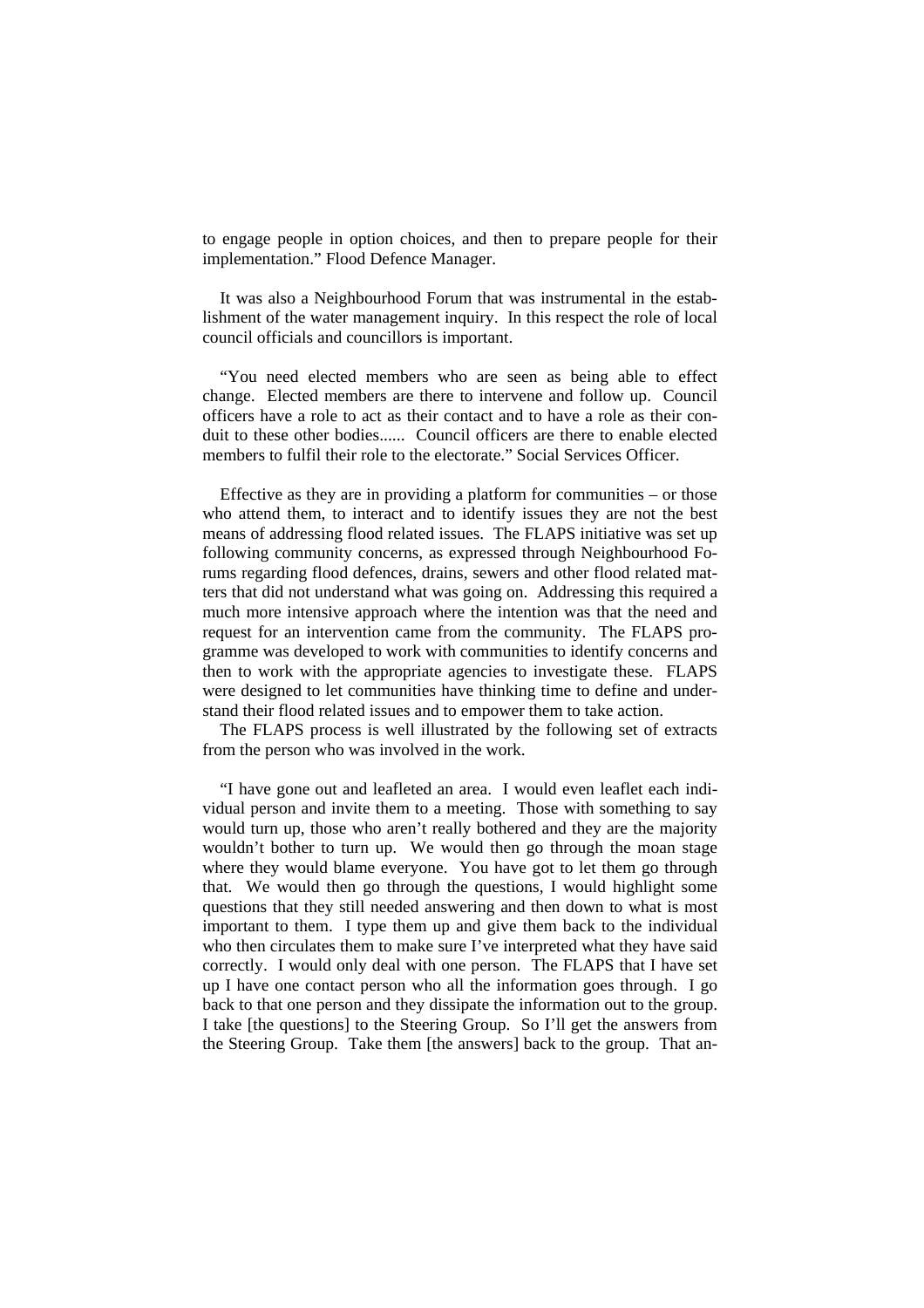swers their first lot of questions. What they don't get answers to is because a lot of times certain agencies will not give a response for the fear of prosecutions or whatever. Then I start going around [to individuals]. What can we do to protect your property? Well let's have a walk around. I do a lot of walking around houses. Once they [the community] say to me thank you, you have done as much as you can, we have got some answers now. If need be I set up meetings [with agencies]. When people ask questions they want the answers straight away. I can answer most peoples' questions to the level that they want them answering. These people are not experts, they don't understand technical jargon. Well I can answer it in language that they can understand and I think that is what they found useful."

"Most of the people that are elected as the individual for each of these 10 groups have some knowledge. Some are quite expert as they've been flooded a number of times, so they are quite noisy; some just like to hear their own voices. What I have said to them is they should set themselves up as a steering group for the District. They then could be classed as a consultation group or member for Council Scrutiny Committee." FLAPS Officer.

The approach adopted was aptly summed up by the local Council Area Coordinators as;

"Much of what he does is about helping local people to help themselves. They can do this better if they know who they are talking to and trust them and have direct contact with them. It is the "cup of tea and slice of cake" approach."

The tangible output from all this is the FLAPS document.

"In there is a little bit of history, where the money has come from, who the stakeholders are, the contact people, what you do before a storm, during a storm, after a storm. It covers things like emergency pack, your car, dog. Silly things, because when you are running around, you don't think of getting your medication or you don't think of this or that, so that is in there. Most of the time they [FLAP document] will end up in the bin but if 10 people read it, it's been an improvement. The document that comes out at the end of it has had input from YW, not so much from the EA because they all have their own little documents, the National Flood Forum and the Fire Brigade." FLAPS Officer.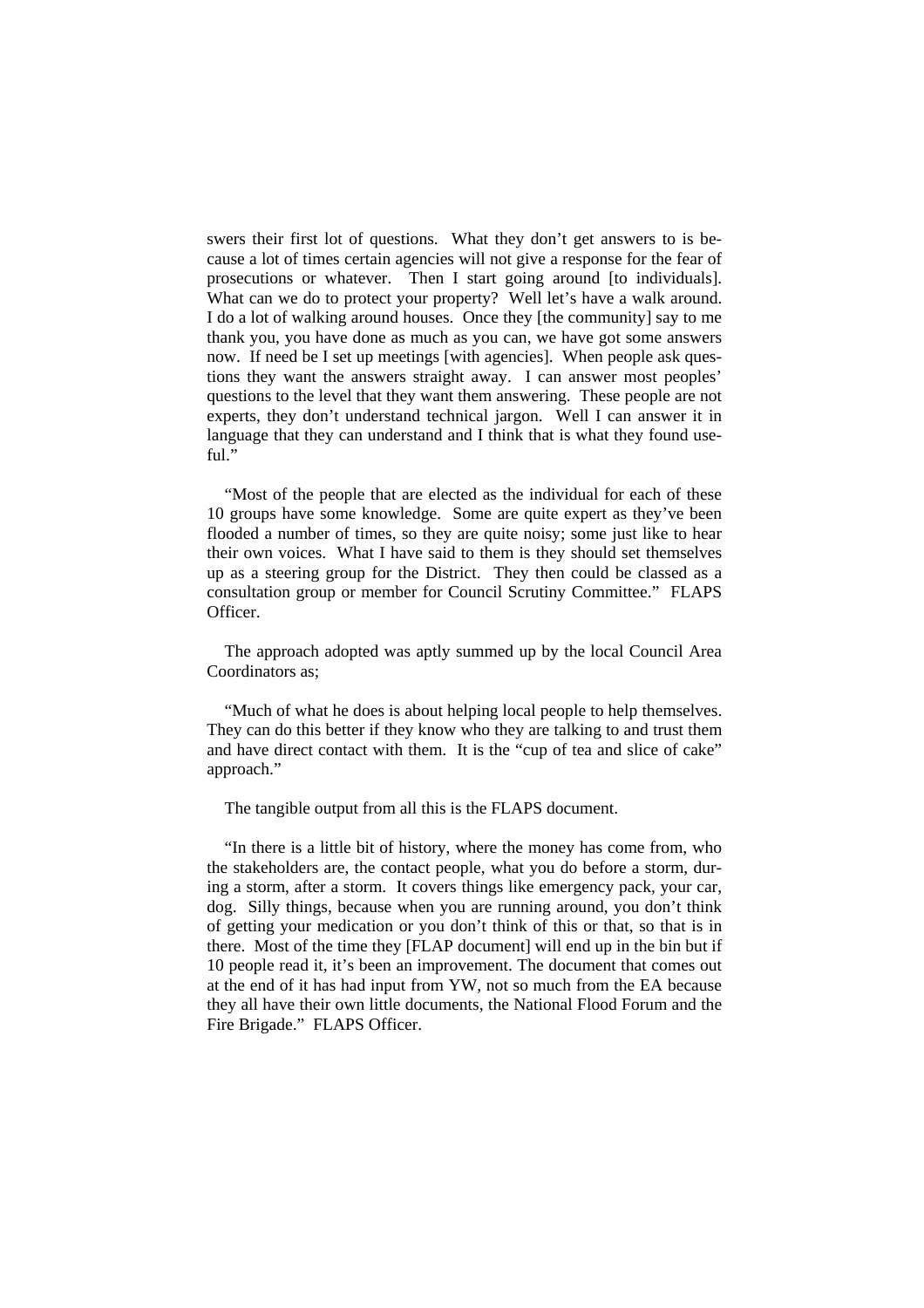One of the perceived benefits expressed by the local councillor responsible for the environment portfolio on the council executive was;

"I think that there is more confidence and more understanding. One of the greatest benefits for the people I know who have been directly involved is a greater understanding of the process and greater understanding that the Council is not a never ending pot of money. There has been a realisation that there are due processes to go through and that they have a part in it. I think the greatest benefit has been that a significant number of people now feel that they have a part in the process and not that they are apart from it."

This is an interesting observation as it says little about an increased ability to cope with flooding and more about an increase in social capital. It is also an opinion that was echoed by others.

This project finished at the end of 2006 by which time a total of eleven FLAPS had been completed. A decision was taken not to continue funding a CSO to undertake the work but rather to incorporate in into the Council's own work programmes.

#### **Discussion**

One of the questions that consideration of what has happened in the CBMDC raises is what sense can be made of the observed responses to the flood events that took place between 2000 and 2004. This is a very broad subject for discussion and will not be attempted here. Rather we consider what some of the impacts have been on flood management capabilities, could it be considered that the responses noted have contributed to resilience among stakeholders. Without going into a detailed discussion of what might be meant by resilience within a social context, we take it to mean a systems ability to absorb or cope with external stresses and disturbances as a result of, in this case, an environmental change called flooding. As all systems cope to a greater or lesser extent the implication is that somehow the capacity to cope better, that is minimise adverse effects has been enhanced.

The water management inquiry highlighted the need to enhance effective joint working through partnership arrangements as one of the few effective responses to the challenge of a lack of appropriate statutory powers to ensure appropriate action. The dispersal of responsibility for the management of different stages in the flood management cycle across a multiplicity of agencies has had a perverse effect. Far from adding resilience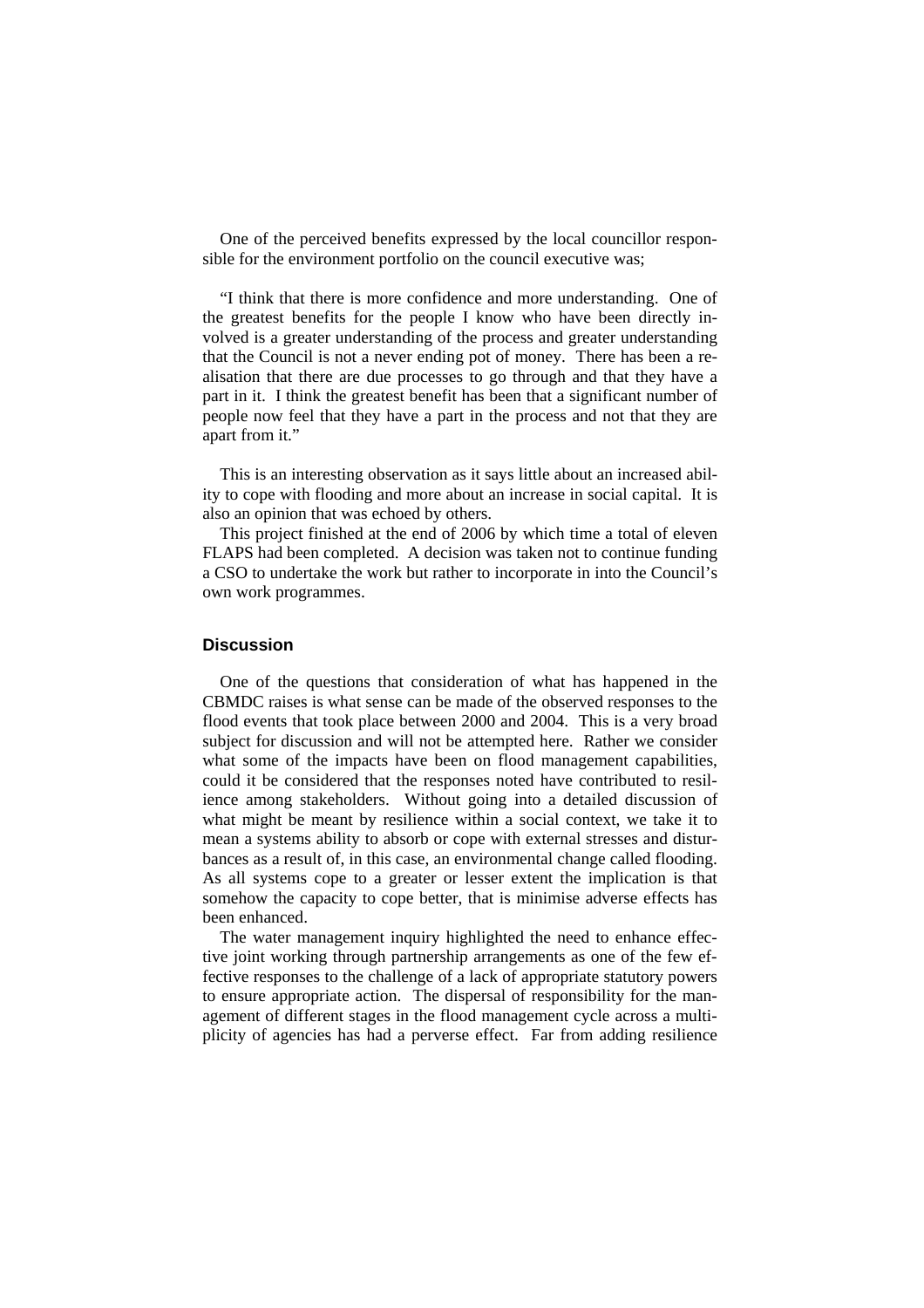through redundancy dispersion has served to increase brittleness by isolating actors and creating institutional barriers to cooperation. Bridging the divides both within organisations and across them has been seen as an effective coping mechanism that at least allows for a better understanding of what can and cannot be achieved. But also by doing so it encourages organisations to go beyond the strict limits of their responsibilities and remits, they are better disposed to take 'managerial' risks.

The nature of the inquiry following on from the series of flooding events that often involved the same organisational actors created a mechanism by which they could engage with each other on a protracted basis. The inquiry allowed a high degree of reflection and shared learning importantly not of what happened but of the constraints, opportunities and institutional norms within which the various actors were situated. It not only built knowledge but trust and personal relationships. As one person interviewed put it – they could now pick up the phone, ask a question and get something more than a non-committal response. Research has shown that the establishment of bridging ties (Putnam, 2000; Newman & Dale, 2005) are important in building social capital which has been seen as a key determinant of resilience and adaptive capacity.

However, what subsequent experience has also shown is that there is a need for ties, whether they be bridging or bonding to be regularly maintained and reinforced. Whether the establishment of formal structures of interaction such as the water management advisory steering group is the best mechanism is clearly open to question given the nature of their interaction. It is likely that the other initiatives whereby operational problems are addressed will prove to be more robust. Clearly the question of maintenance and persistence of the supportive conditions necessary to engender resilience, enhance social capital and adaptive capacity requires more research where conditions of institutional fragmentation pertain.

At another level what might be referred to as political resilience has certainly been enhanced. The various water initiatives have had major political benefits in the case of CBMDC. The image of Bradford as a progressive council, the attraction of European funding and the ties with academia have all reflected well on the existing political elite and has gone down well with the electorate. The situation is now one where the question of what is being done is not being asked but rather has deflected political questioning away and towards other parties such as central government.

With respect to FLAPS the whole point of them is to enable communities that are at risk to be better prepared and know what to do in the event of a recurrence of flooding. It would appear that the FLAPS process by allowing people in the community to vent their anger and seek answers has led to a greater understanding and appreciation of the complexities of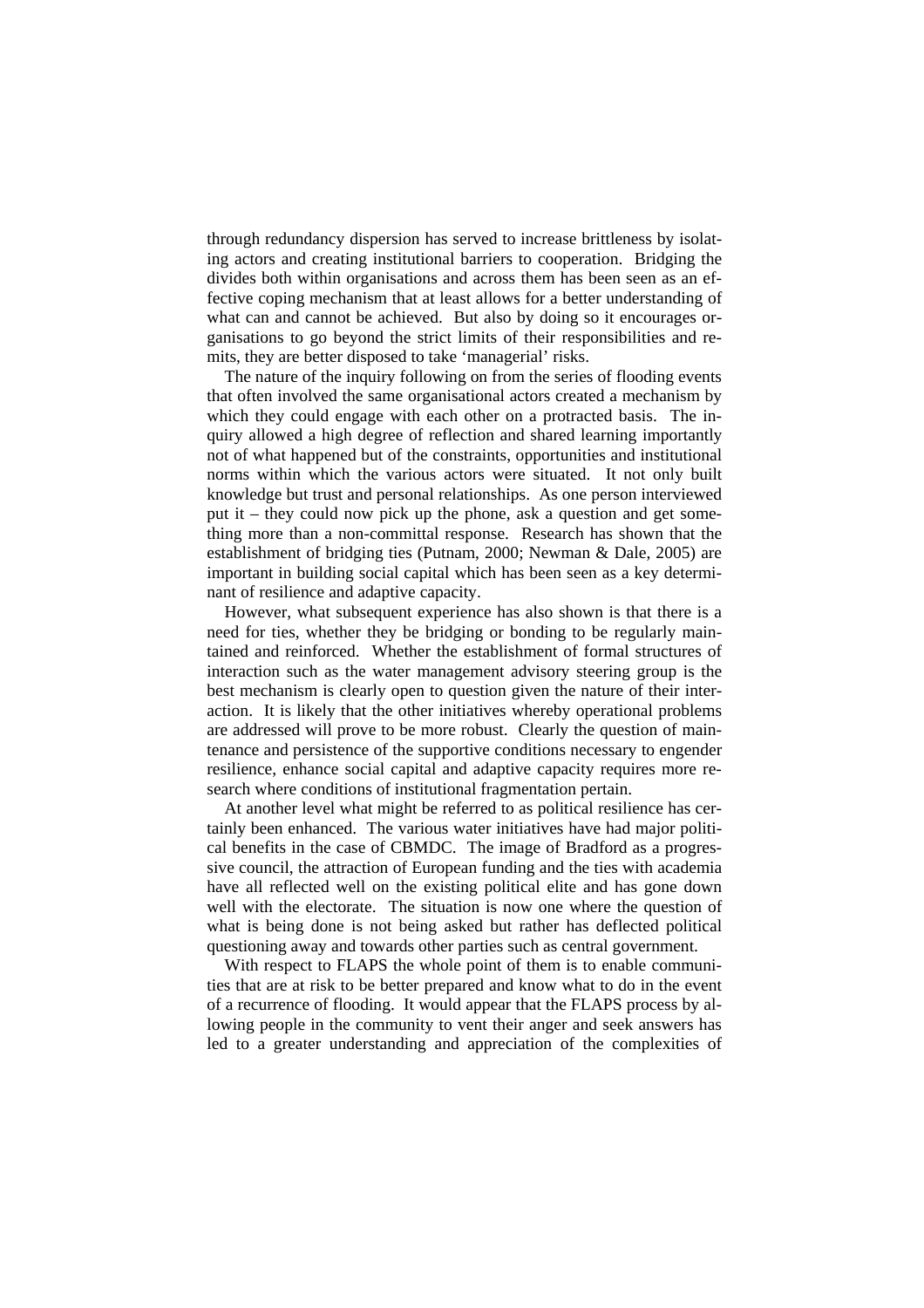flooding. By coming together as a community it might be supposed that this has enhanced the sense of bonding within the community. The evidence from a couple of the community groups formalising their relationship and taking on their own forms of community action – aided by the council, would seem to support this. In other words there does seem to be some evidence to suggest that engagement and understanding can be transformative within a community. However, what the evidence also suggests is that these transformations are often time limited, though the reasons for this still need to be explained. Again to make the assumption that there is an erosion of resilience or adaptive capacity would be problematic.

From the evidence there is also a suggestion that there is a core of active community members and a surrounding 'onion skin' of decreasing engagement. How far beyond the core the lasting effects of social capital building go and the nature of the ties between community members requires further elucidation. To suppose that because some members of a community are not actively involved and that therefore they have little interest and have not benefited by the capacity building cannot be assumed.

It could be inferred that in the event of further flooding incidents that among those communities that were engaged with and have FLAPS that there could be less psychological and physical trauma amongst the community members. This however, in the absence of any data is speculation.

#### **Conclusion**

The evidence presented here suggests that both institutional and social resilience has been enhanced by the processes put in motion by CBMDC. However, the work also raises as many questions as it seeks to answer, one of the most important being the question of the conditions of persistence. One of the facets to emerge from this work is that there are many different types of resilience; political resilience has for example been suggested. The theoretical underpinnings need to be further explored. Furthermore, more recent anecdotal evidence appears to suggest that it has been problematic in maintaining the impetus of cooperation. The reasons for this are not clear from this research and more follow up work is required. That said it is clear that the initiatives put in train have led to benefits in terms of trust, cooperation and confidence both institutionally and within those communities that were engaged with. But it also has to be acknowledged that in spite of these initiatives flooding will still occur. What these initiatives do is to lessen the impact and enhance capacity to cope with the physical and psychological impacts of flooding.